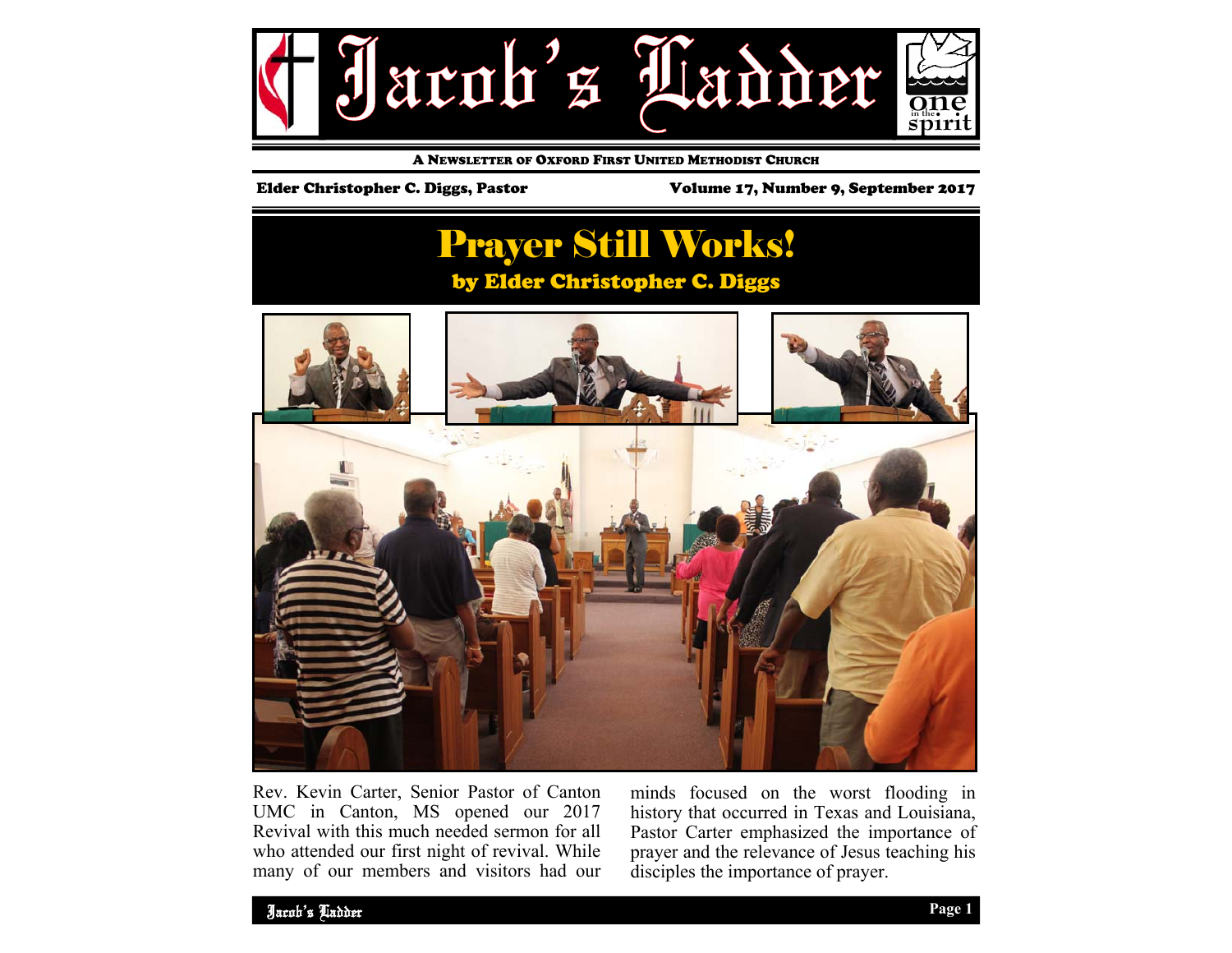Members of Oxford First UMC should be commended. Our members really supported this revival with their attendance, spirituality and financial support. More importantly, God allowed us all to see the benefits in working together to promote a common cause to enhance God's Kingdom.

I was especially appreciative that my pastor, Rev. Donnell Cherry of Athens UMC in Aberdeen, MS graced us with he and his family's presence on night two of the Revival.

I want to thank everyone for their hospitality and kindness shown to our visitors on each night of our revival. It could not have been a success without a collaborative effort from all of our members, and I can honestly say with great confidence that our best days are yet ahead of us. If we continue to trust God and have faith, there is no limit to what God can do for us in our church and in our personal lives.

### **Pictures courtesy of Clarence H. Franklin**



**Pictured:** (l. to r.): Kenneth Wortham, devotion leader, Min. Chris Bush, Rev. Carter and Pastor Diggs.

**Pictured:** Rev. Cherry (center) with children and Pastor Diggs with wife, Lecha and daughter, Madelyn..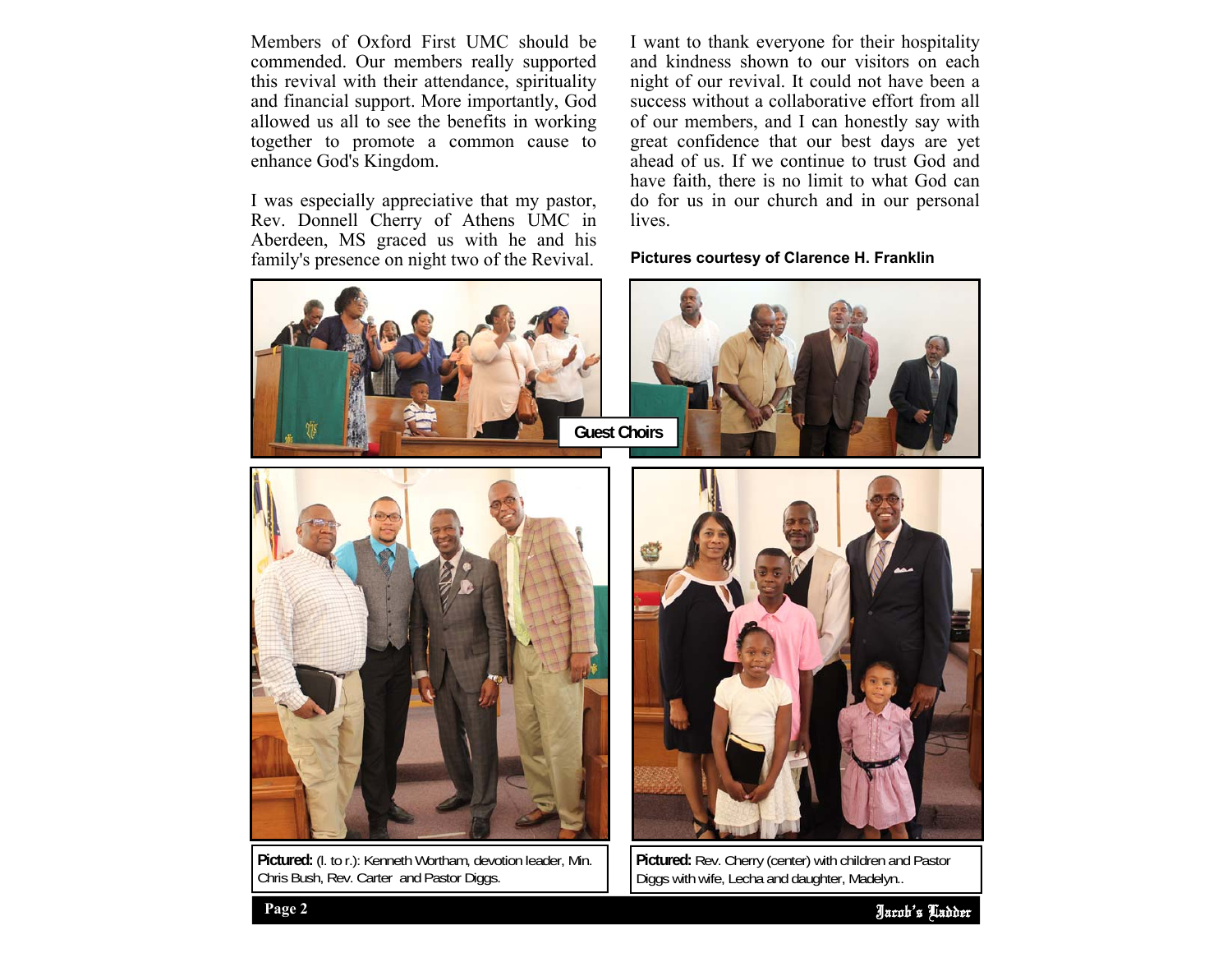

**On the last night of the revival, Rev. Carter called the entire congregation to the altar for closing prayer.** 



was baptized at Bethlehem M.B. Church in Millington, TN by Pastor C.D. Middleton on Sunday Aug. 20th. Jari is 5 years old, and is the son of Nicole Draper, grandson of Jenise Draper, and great-grandson of Cora Campbell,

# Soup for Seniors Is Back!! **Wednesday, Sept. 13, 2017**

**11:00 A.M.** 







**Laura Ann Cancer and Janis Blake Coordinators**